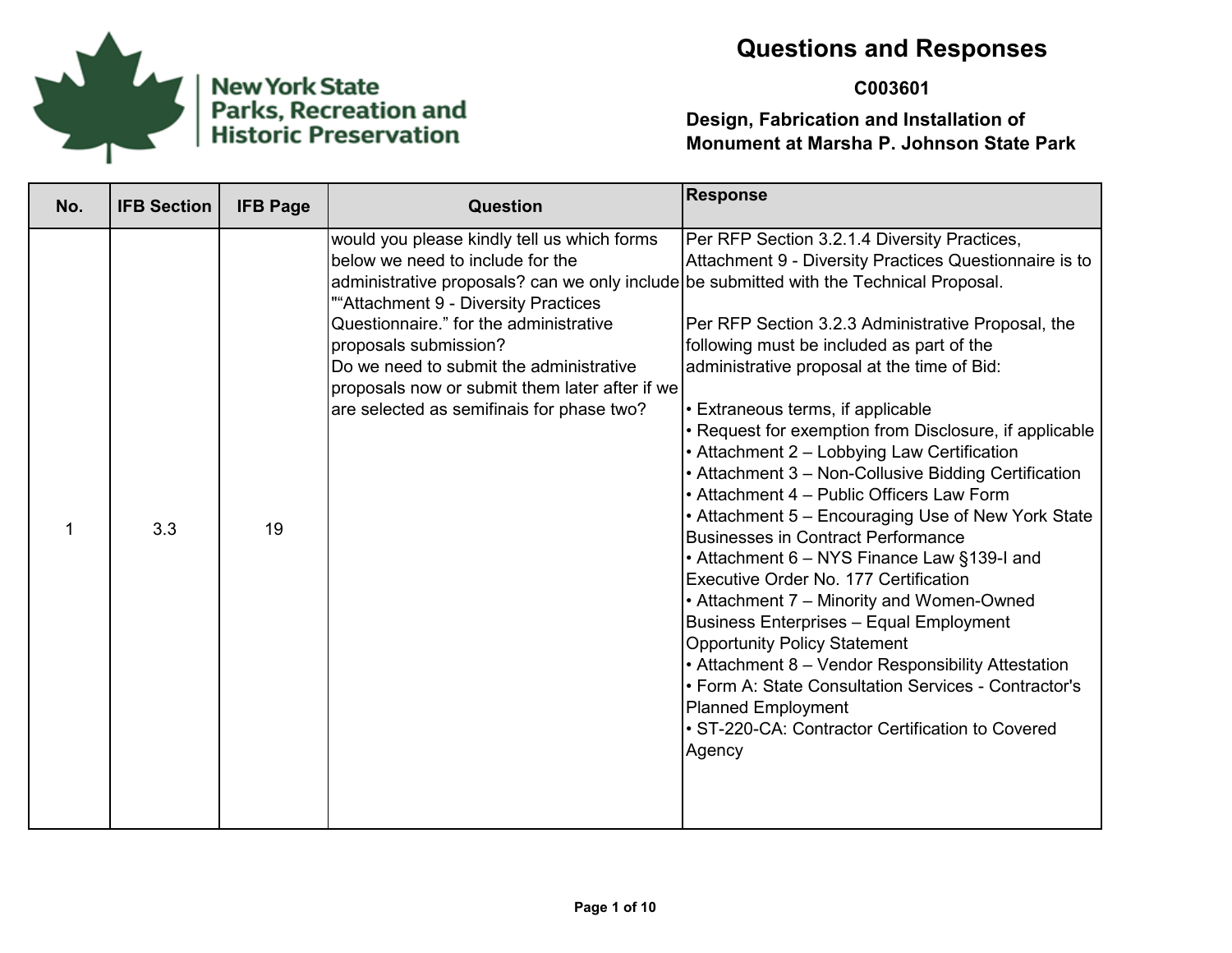

# New York State<br>Parks, Recreation and<br>Historic Preservation

# **Questions and Responses**

#### **C003601**

| No. | <b>IFB Section</b> | <b>IFB Page</b> | <b>Question</b>                                                                                                                                                                                                                                                                                                                                | <b>Response</b>                                                                                                                                                                                                                                                                                                                                 |
|-----|--------------------|-----------------|------------------------------------------------------------------------------------------------------------------------------------------------------------------------------------------------------------------------------------------------------------------------------------------------------------------------------------------------|-------------------------------------------------------------------------------------------------------------------------------------------------------------------------------------------------------------------------------------------------------------------------------------------------------------------------------------------------|
| 2   | 3.3                | 19              | Is there a height limit for the monument? Is<br>there width limit for the monument or as long<br>as fit in side the designated space? Would<br>allowed inside the site? how much feet by<br>how much feet are the designated space?                                                                                                            | There is no minimum size requirement for the<br>Monument. Size is at the Bidder's discretion, but<br>must complement both the park and the surrounding<br>you let us know the footprint of the monument neighborhood. As a point of reference, the height of<br>the solar-powered light fixtures in the park are<br>approximately 25 feet tall. |
| 3   | 2.13               | $15 - 16$       | Concept Sketch(es) to convey the essence<br>of the Monument including multiple views<br>of the proposed work that incorporates<br>various existing features of the site.", the<br>" various existing features of the site" are<br>refer to the photos of the existing site not<br>incorporate the rendering images of the<br>future landscape? | Evaluators need to understand how the monument<br>relates to the elements in the park. The Bidder<br>should incorporate various site features (e.g., the East<br>River or surrounding structures) as well as potential<br>future landscape features based on the information<br>Iprovided in the RFP.                                           |
| 4   | 2.13               | $15 - 16$       | Regarding: " elevation views from the street<br>side and from within the park" and "3D<br>representation/rendering of the proposed<br>Monument at the site"<br>should we incorporate elevation views with<br>the existing street /site or incorporate with the<br>rendering of the site plan or both? up to the<br>artist?                     | The choice is up to the Bidder what to incorporate into<br>the elevations and 3D representations/renderings.<br>Evaluators should be able to understand the impact of<br>the artwork on the neighborhood and park.                                                                                                                              |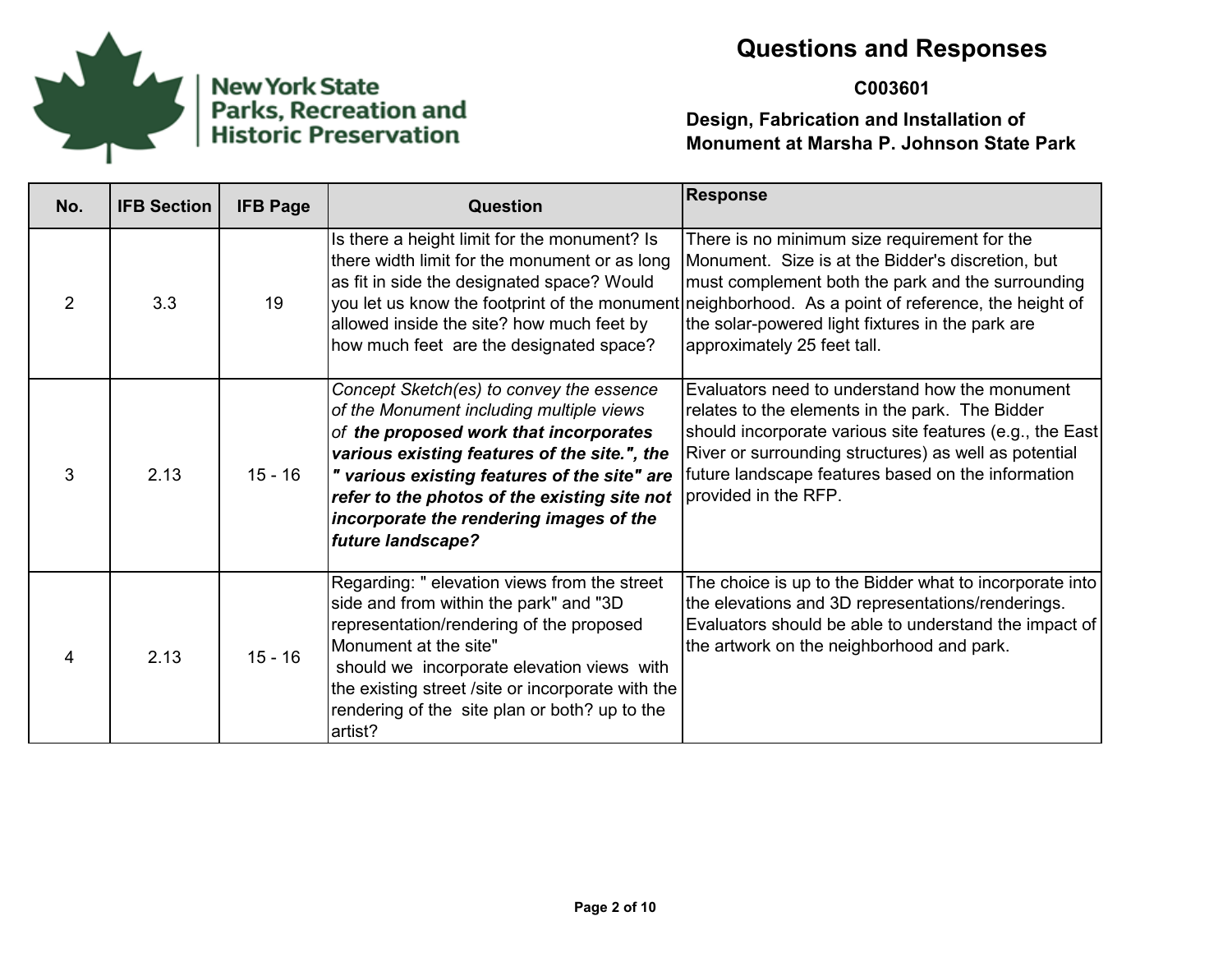

#### **C003601**

| No. | <b>IFB Section</b> | <b>IFB Page</b> | Question                                                                                                                                                                                                                                                                                                                                                                                          | <b>Response</b>                                                                                                                                                                                                                                                                                                                                                                                                                      |
|-----|--------------------|-----------------|---------------------------------------------------------------------------------------------------------------------------------------------------------------------------------------------------------------------------------------------------------------------------------------------------------------------------------------------------------------------------------------------------|--------------------------------------------------------------------------------------------------------------------------------------------------------------------------------------------------------------------------------------------------------------------------------------------------------------------------------------------------------------------------------------------------------------------------------------|
| 5   | 2.1.1              | 15              | Is it possible to submit several slightly<br>different versions of the same concept (e.g.,<br>different colors, different materials, or other<br>change), or are you looking for the artist to<br>edit it down to a single design?                                                                                                                                                                | Bidders are to submit one design in their bid.                                                                                                                                                                                                                                                                                                                                                                                       |
| 6   | 2.1.1              | 15              | What is your expectation regarding the<br>"fabrication and development drawings<br>produced for the project?" Given that this is a<br>concept-level design, what level of detail is<br>all materials? overall dimensions?                                                                                                                                                                         | The drawings should clearly convey the concept for<br>the design so evaluators may score the submission.<br>Full specifications are not required, but the materials<br>proposed should be clearly described to illustrate their  <br>necessary? Do you expect full specification of qualities, sustainability and durability. The Bidder's<br>proficiency and experience with the proposed<br>materials should be explained as well. |
|     | 2.1.5              | 16              | What is your expectation regarding the<br>"artwork maintenance plan" to be submitted<br>with the proposal? Given that this is a<br>concept-level design, Is it acceptable to write<br>a statement regarding the long term<br>maintenance requirements for the installation<br>for this proposal, and turn in a more detailed<br>"artwork maintenance plan" as a part of the<br>close-out package? | The "artwork maintenance plan" should describe at a<br>high level what will be required in terms of long-term<br>and short-term maintenance.                                                                                                                                                                                                                                                                                         |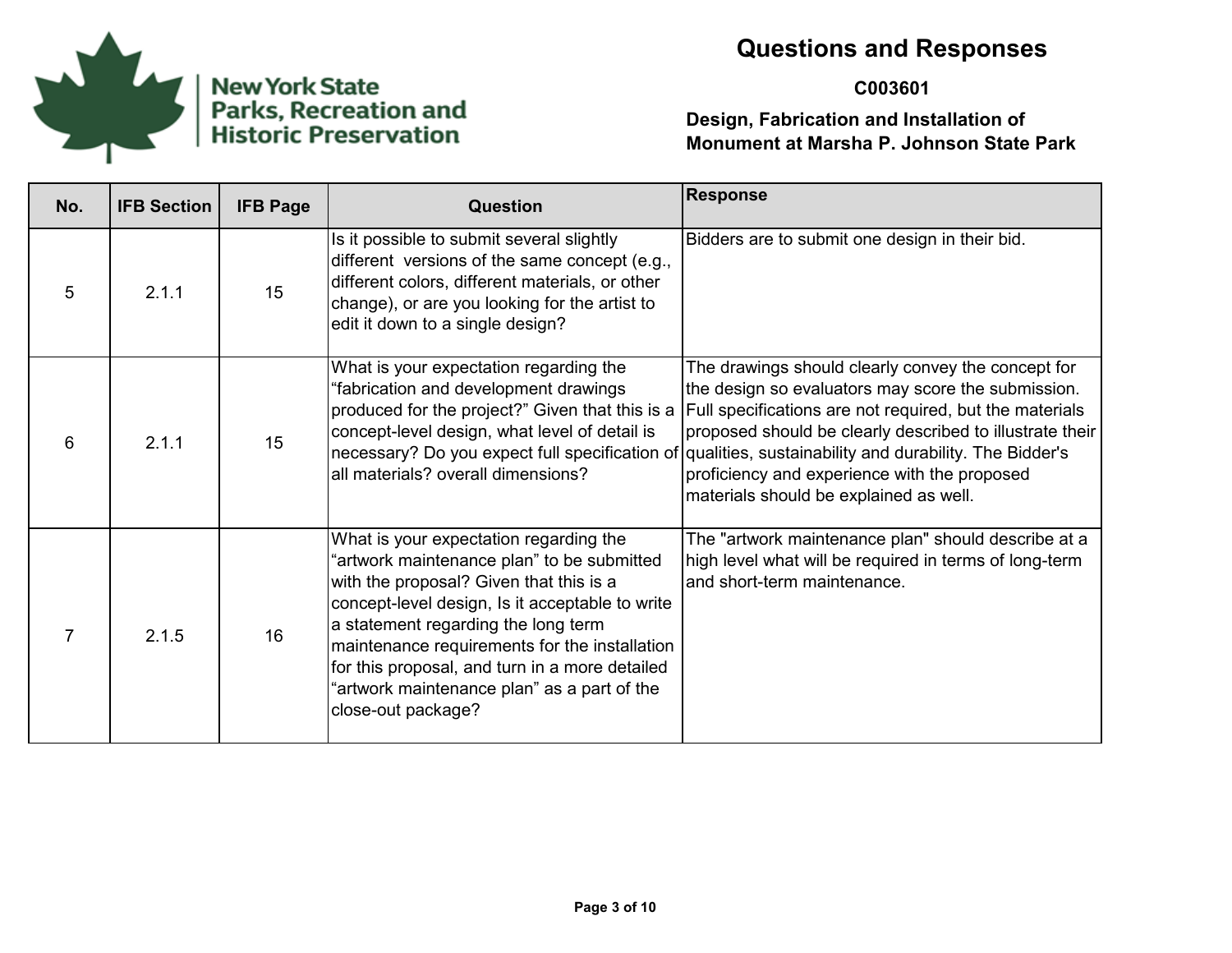

#### **C003601**

| No. | <b>IFB Section</b> | <b>IFB Page</b> | <b>Question</b>                                                                                                                                                                                                                                                                        | <b>Response</b>                                                                                                                                                                                                                                                                                                                                                                                                                                                                 |
|-----|--------------------|-----------------|----------------------------------------------------------------------------------------------------------------------------------------------------------------------------------------------------------------------------------------------------------------------------------------|---------------------------------------------------------------------------------------------------------------------------------------------------------------------------------------------------------------------------------------------------------------------------------------------------------------------------------------------------------------------------------------------------------------------------------------------------------------------------------|
| 8   | 2.1.8              | 16              | Is the Bidder responsible for the laying of<br>foundations for the Monument, or is the Site<br>Contractor?                                                                                                                                                                             | The Bidder will be required to work with OPRHP's<br>landscape architecture consultant to design the<br>foundations based on the final design. OPRHP will be<br>responsible for constructing the foundations; the<br>Bidder is responsible for securing the Monument to<br>the foundations.                                                                                                                                                                                      |
| 9   | 2.1.8              | 16              | Is the Bidder responsible for landscaping<br>around the Monument, or is the Site<br>Contractor?                                                                                                                                                                                        | The Bidder will be required to work with OPRHP's<br>landscape architecture consultant to design the<br>landscaping based on the final design. OPRHP will be<br>responsible for implementing the landscaping.                                                                                                                                                                                                                                                                    |
| 10  | 2.2.1              | 17              | Should the maquette include the entirety of<br>the park, or just the area around the<br>monument?                                                                                                                                                                                      | The maquette for the Monument should include<br>enough of the surrounding context for evaluators to<br>understand its scale and impact on the park.                                                                                                                                                                                                                                                                                                                             |
| 11  | 2.2.1              | 17              | The production of a maquette can be quite<br>'fly-through" video instead? If the answer is<br>"no," then can we bring down the cost of a<br>maquette by hand-delivering, so that it does<br>not have to be built to survive shipping? Does<br>the maquette need to have a vitrine top? | OPRHP declines this request. The intention of the<br>expensive. Is it possible to submit a 3D digital maquette is to "see" the proposal in three dimensions.<br>A maquette is only required if the Bidder is invited to<br>present and an honorarium of \$1,500 will be provided<br>to offset the cost of maquette production. The Bidder<br>may bring the maquette to the presentation by the<br>most effective means as decided by themselves. No<br>vitrine top is required. |
| 12  | 2.2.1              | 17              | Will the Bidders advancing to the interview<br>stage have access to the Landscape<br>Architect to discuss plantings, paving and<br>foundation conditions for the Monument?                                                                                                             | No, the selected Bidder will work with OPRHP's<br>Landscape Architect after the contract has been<br>awarded.                                                                                                                                                                                                                                                                                                                                                                   |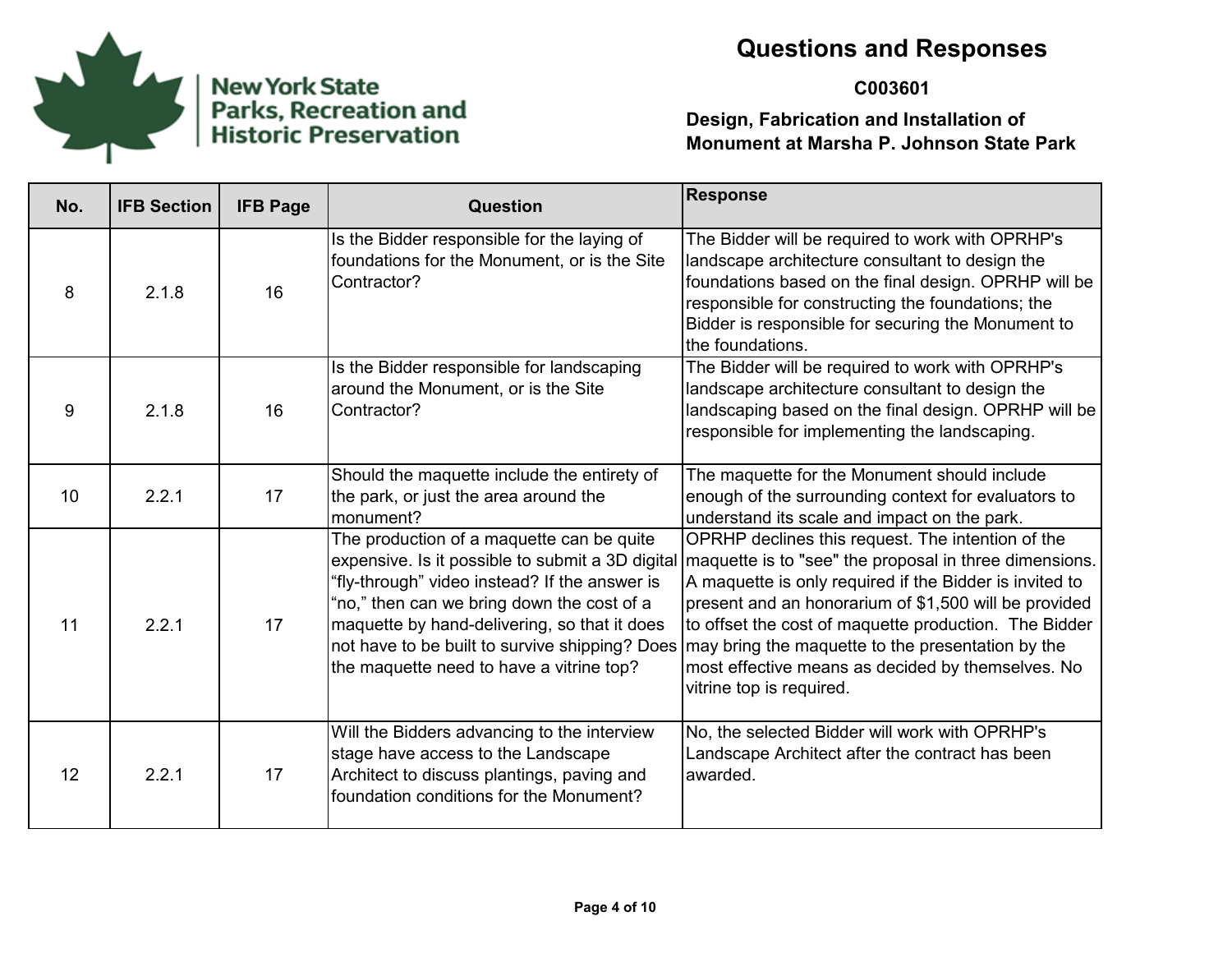

#### **C003601**

| No.                                 | <b>IFB Section</b>                                   | <b>IFB Page</b>  | <b>Question</b>                                                                                                                                                                        | <b>Response</b>                                                                                                                                                                                                                                                                                                   |
|-------------------------------------|------------------------------------------------------|------------------|----------------------------------------------------------------------------------------------------------------------------------------------------------------------------------------|-------------------------------------------------------------------------------------------------------------------------------------------------------------------------------------------------------------------------------------------------------------------------------------------------------------------|
| 13                                  | 6.4.4                                                | 32               | Will all public meetings with Brooklyn<br>Community Board 1 be in-person (not<br>virtual)?                                                                                             | The Bidder may attend the BCB1 meetings virtually;<br>however, the meetings are now being held in person.                                                                                                                                                                                                         |
| 14                                  | 6.4.4                                                | 32               | Do you anticipate modifications to the design<br>resulting from the public meetings? If so, will<br>the Bidder be able to modify our fee?                                              | Selected Contractor may not modify their fee.<br>OPRHP does not anticipate major changes based on<br>the public meetings as there was public outreach<br>done prior to the release of the RFP.                                                                                                                    |
| 15                                  | site plan<br>rendering,<br>planting plan,<br>section | 120, 122,<br>123 | Will the Bidder have the opportunity to work<br>with the Landscape Architect prior to the<br>interview to discuss changes to the grading,<br>paving, and planting around the monument? | No, the selected Bidder will work with OPRHP's<br>Landscape Architect after the contract has been<br>awarded.                                                                                                                                                                                                     |
| $\leq$ img<br>e/png;base64,i photos |                                                      | thru 130         | Is it possible to get high resolution images of<br>src="data:imag  plan, site   119-120, 125   the site plan, site renderings and site photos<br>to use in preparing our proposal?     | The requested items are not available. However,<br>prospective Bidders may visit the site prior to<br>preparing their proposal.                                                                                                                                                                                   |
| 18                                  | 1.8                                                  | 10               | What "licenses, permits or authorizations" are<br>needed by the Bidder to complete this<br>project?                                                                                    | OPRHP will work with the Bidder to obtain all the NYC<br>permits for the installation of the Monument based on<br>the proposal.                                                                                                                                                                                   |
| 19                                  | 1.3 & 1.6                                            | 7 & 9            | What are the structural site conditions like?<br>Are there buried mechanicals at the site<br>location? How far can we dig for footings or<br>foundations?                              | The site as selected does not have buried mechanical<br>elements. Footings/foundations will be designed by<br>OPRHP's Landscape Architects to accommodate the<br>final design. OPRHP's Construction Contractor will<br>install the foundations/footings. There are no known<br>limitations for foundation depths. |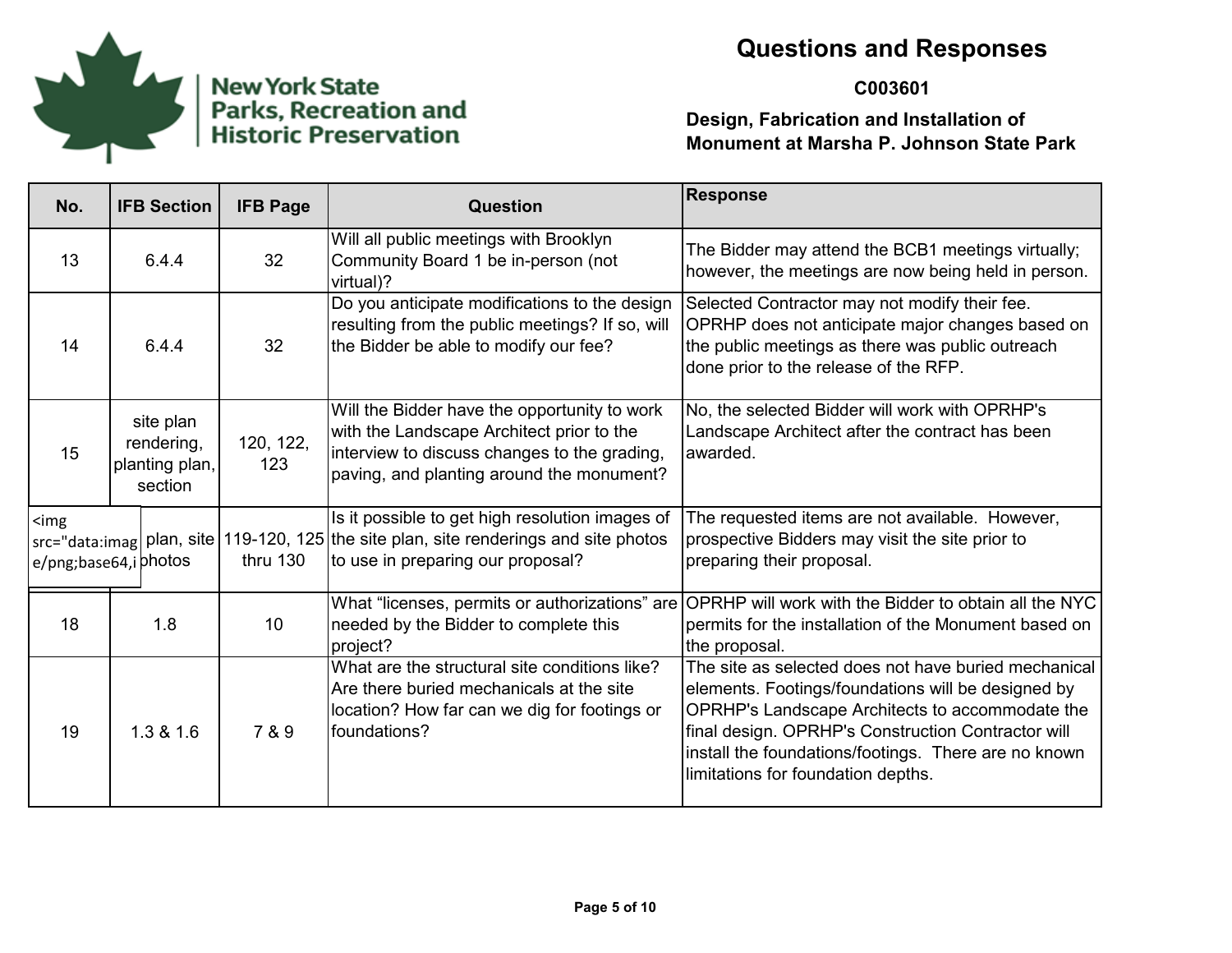

#### **C003601**

| No. | <b>IFB Section</b> | <b>IFB Page</b> | <b>Question</b>                                                                                                                                                                                                                                                                                                                                                                                                  | <b>Response</b>                                                                                                                                        |
|-----|--------------------|-----------------|------------------------------------------------------------------------------------------------------------------------------------------------------------------------------------------------------------------------------------------------------------------------------------------------------------------------------------------------------------------------------------------------------------------|--------------------------------------------------------------------------------------------------------------------------------------------------------|
| 20  |                    |                 | Are there electrical capabilities that would<br>allow for the inclusion of lighting elements to<br>be wired in?                                                                                                                                                                                                                                                                                                  | There is no power at the monument site to allow for<br>the inclusion of lighting elements to be wired in.                                              |
| 21  | 1.3                |                 | The RFP states that the selected Contractor<br>will work with OPRHP's landscape<br>architecture consultant to develop the<br>foundation and surrounding site modifications budget.<br>lat the site.<br>Will OPRHP be providing additional plantings<br>to help incorporate the monument into the<br>surrounding landscape? Or should additional<br>plants and landscaping be included in the<br>vendor's budget? | OPRHP is responsible for the site improvements<br>based on the Bidder's final design. Plants and<br>landscaping should not be included in the Bidder's |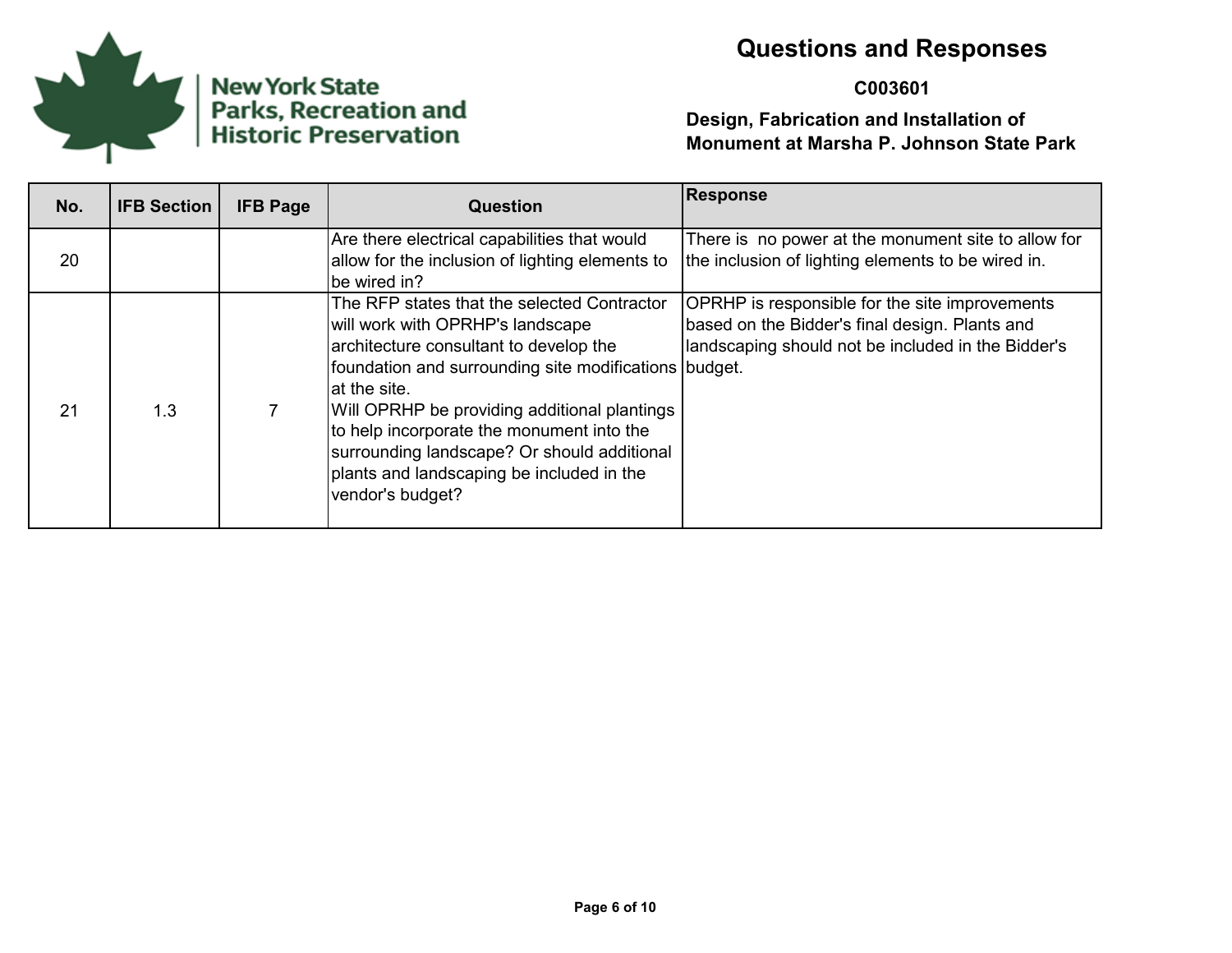

# New York State<br>Parks, Recreation and<br>Historic Preservation

# **Questions and Responses**

#### **C003601**

| No. | <b>IFB Section</b> | <b>IFB Page</b> | <b>Question</b>                                                                                                                                                                                                                                                                                                                                                                                                                                                                                                                                                                                                                                                                                                                                                                                                                                             | <b>Response</b>                                                                                                                                    |
|-----|--------------------|-----------------|-------------------------------------------------------------------------------------------------------------------------------------------------------------------------------------------------------------------------------------------------------------------------------------------------------------------------------------------------------------------------------------------------------------------------------------------------------------------------------------------------------------------------------------------------------------------------------------------------------------------------------------------------------------------------------------------------------------------------------------------------------------------------------------------------------------------------------------------------------------|----------------------------------------------------------------------------------------------------------------------------------------------------|
| 22  | 1.15               | 15              | both the<br>"Gate" RFP and the "Monument" RFP, should separately.<br>the applications be submitted in duplicate as<br>two completely separate applications? Or can<br>the two submissions be compiled into<br>one application? If combined, there would still<br>be separate Bidder's presentation information<br>for both the monument and the gate (i.e.<br>technical and financial proposals, statement<br>of artist concept, and site views/renderings<br>as outlined in sections 2.1.1-2.1.8) but only<br>one set of all the forms listed as attachments<br>1-11  (as outlined in section 1.15 on pages<br>13-14) as well as one set of references, CV,<br>and background<br>history/credentials. Or would the committee<br>prefer to see two completely separate<br>applications with no shared application<br>background, or overlapping paper work. | If a Contractor is submitting an application for RFP C003550 and RFP C003601 are two separate<br>procurements and therefore each must responded to |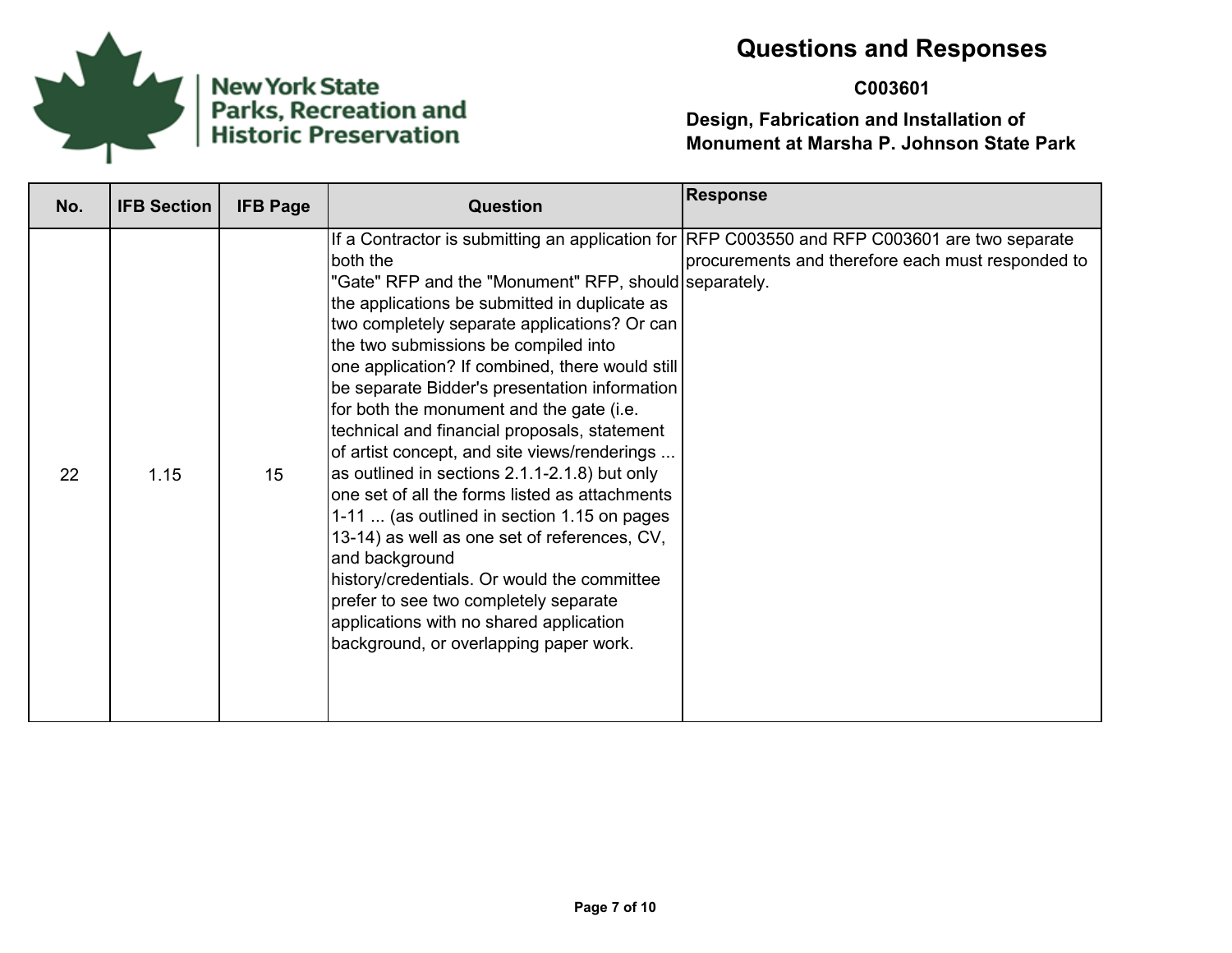

#### **C003601**

| No. | <b>IFB Section</b> | <b>IFB Page</b> | <b>Question</b>                                                                                                                                                                | <b>Response</b>                                                                                                                                                                                                                                                                                                                                                                                                                                                                                                                                                                                                                                                                                                                        |
|-----|--------------------|-----------------|--------------------------------------------------------------------------------------------------------------------------------------------------------------------------------|----------------------------------------------------------------------------------------------------------------------------------------------------------------------------------------------------------------------------------------------------------------------------------------------------------------------------------------------------------------------------------------------------------------------------------------------------------------------------------------------------------------------------------------------------------------------------------------------------------------------------------------------------------------------------------------------------------------------------------------|
| 23  | 7.31               | 44              | Are the responsabilities for loss and demage<br>only during the period of the contract? Is<br>there a clause that stops the responsabilities<br>once the project is completes? | No. A Contractor is required to warrant their work per<br>RFP Section 7.21 Warranties. Additionally, per<br>Appendix A, Section 10 Records "The Contractor shall<br>establish and maintain complete and accurate books,<br>records, documents, accounts and other evidence<br>directly pertinent to performance under this contract<br>(hereinafter, collectively, the "Records"). The Records<br>must be kept for the balance of the calendar year in<br>which they were made and for six (6) additional years<br>thereafter.                                                                                                                                                                                                         |
| 24  | 7.2                | 41              | Is the Bidder and its vendors released from<br>any liability once the parks department has<br>formally accepted your installation as<br>complete?                              | There are certain liabilities that end with the<br>acceptance of a Contractor's work, outlined under<br>RFP Section 7.31 Responsibility for Damage and<br>Indemnification. Aside from those liabilities, a<br>contractor is required to warrant their work per RFP<br>Section 7.21 Warranties. Additionally, per Appendix<br>A, Section 10 Records "The Contractor shall establish<br>and maintain complete and accurate books, records,<br>documents, accounts and other evidence directly<br>pertinent to performance under this contract<br>(hereinafter, collectively, the "Records"). The Records<br>must be kept for the balance of the calendar year in<br>which they were made and for six (6) additional years<br>thereafter. |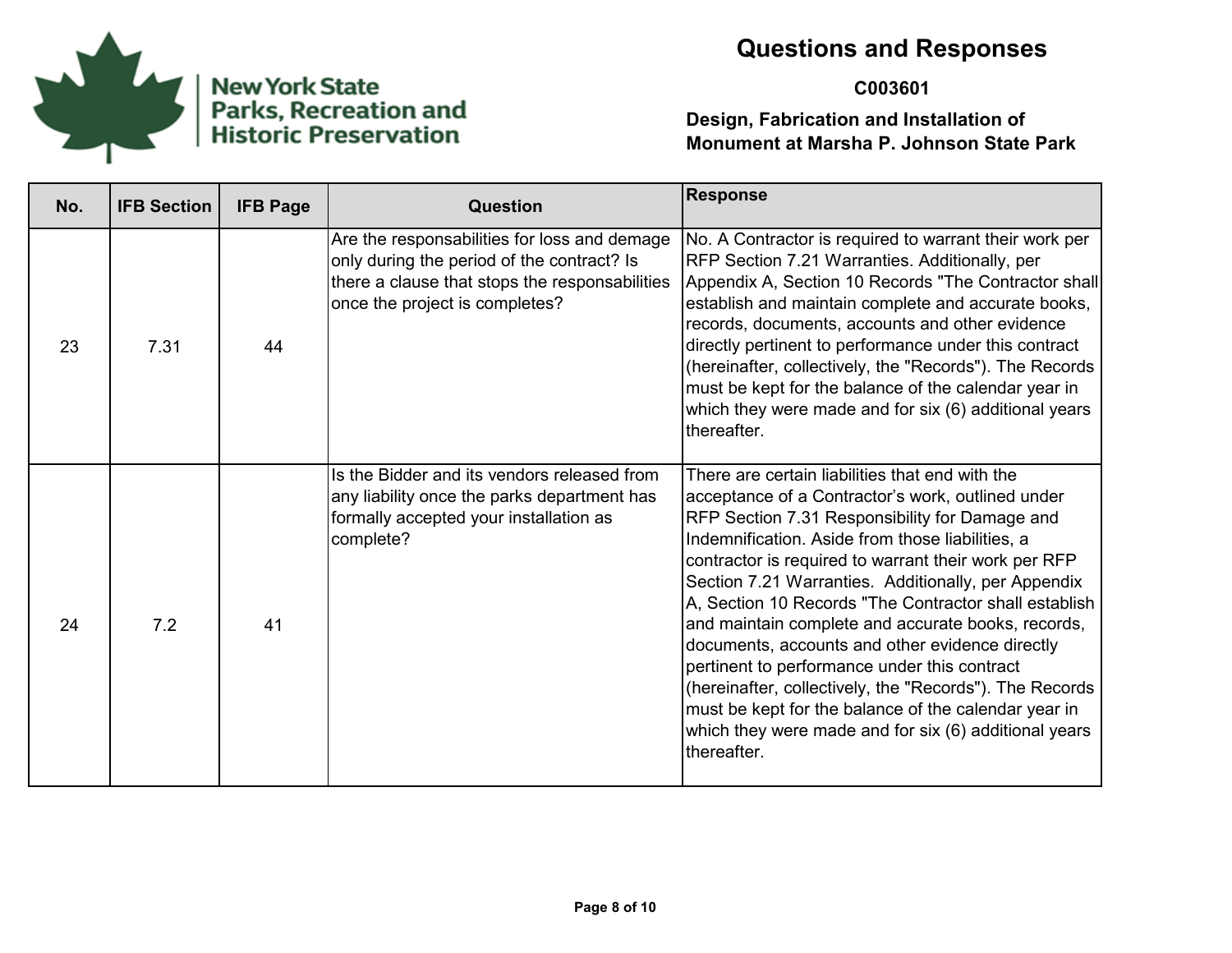

#### **C003601**

| No. | <b>IFB Section</b> | <b>IFB Page</b> | <b>Question</b>                                                                                                                                                | <b>Response</b>                                                                                                                                                                                     |
|-----|--------------------|-----------------|----------------------------------------------------------------------------------------------------------------------------------------------------------------|-----------------------------------------------------------------------------------------------------------------------------------------------------------------------------------------------------|
| 25  |                    |                 | valid?                                                                                                                                                         | Are Contractor certifications from other states There is not enough information to respond to this<br>question. Unless specified in the RFP, certifications<br>from other states may be acceptable. |
| 26  | <b>ST-220-CA</b>   |                 | Which permits and licenses are the<br>responsibility of the Bidders?                                                                                           | OPRHP will work with the Bidder to obtain all permits<br>necessary for the installation of the Monument.                                                                                            |
| 27  |                    | 83              | Will location and coorporation status impact<br>whether or not I am eligible to bid?                                                                           | As long as a Bidder meets all minimum requirements<br>of the RFP, they are eligible to bid.                                                                                                         |
| 28  | Appendix F         | 78              | What are my insurance requirements that I<br>need as Bidder and / or as the artist?                                                                            | Insurance requirements of a Bidder and all<br>subcontractors are stated in Appendix F - Insurance<br>Requirements and must be met upon award.                                                       |
| 29  |                    |                 | The artist's fee can not exceed 20% of the<br>total proposed budget. What is the difference<br>between Project Cost and Artist Fee in % of<br>Project<br>Cost? | The Project Cost is the Total Cost Bid. Per the RFP<br>and Attachment 1 - Financial Proposal, the Artist Fee<br>cannot exceed 20% of the Total Cost Bid.                                            |
| 30  |                    |                 | Am I required to have an experienced<br>site/installation manager on the premises at<br>all times during the period of the contract?                           | Per RFP Section 2.1.6 Installation, Bidder shall<br>provide an Installation Plan. Please also see RFP<br>Section 6.3 Project Management.                                                            |